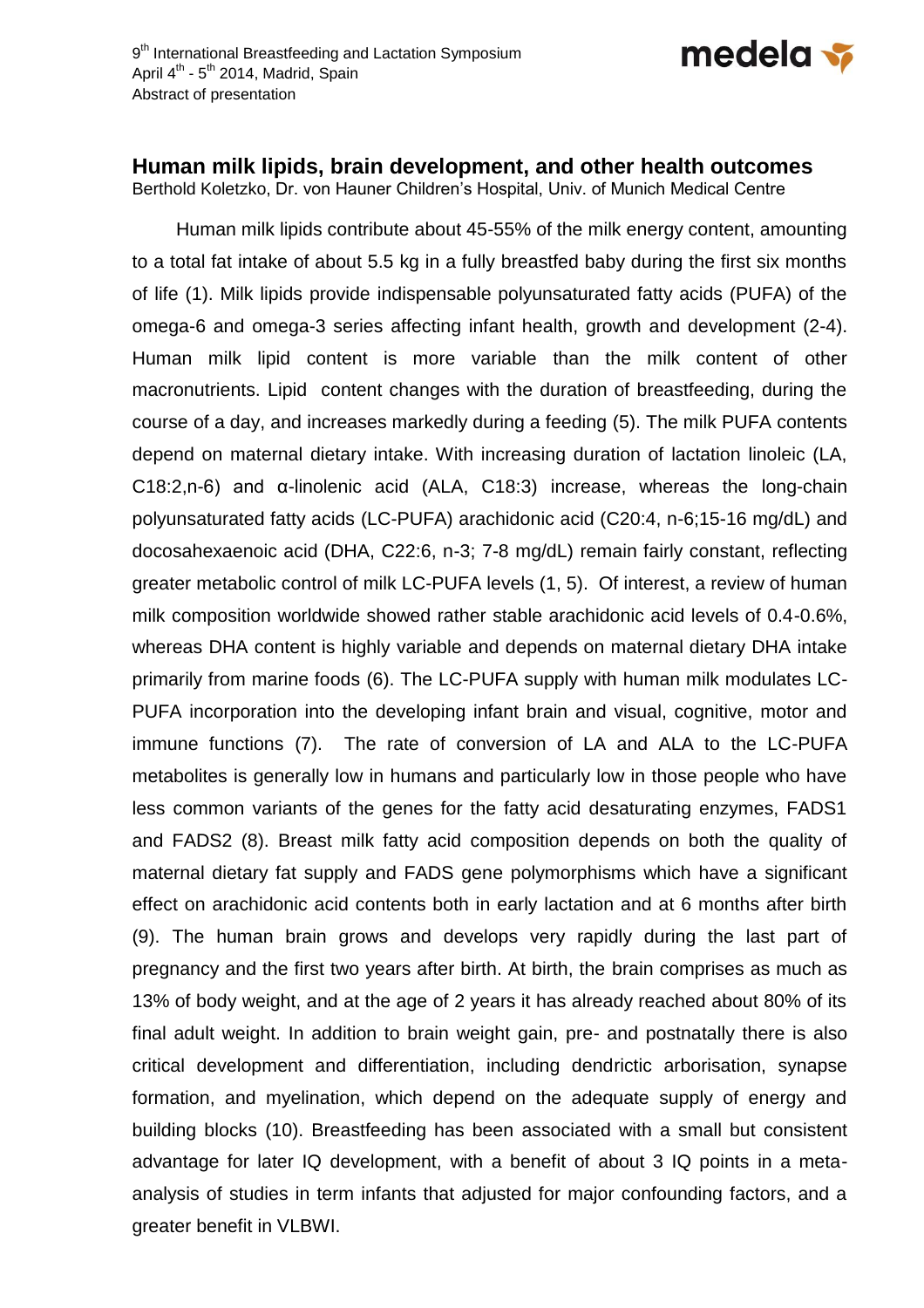

However, it has been controversial whether this benefit is caused by the nutrient supply with breast milk, such as the content of DHA and other LC-PUFA, or by residual confounding linked to better socioeconomic status, education and healthconsciousness in families that chose to breastfeed. Recent gene-nutrient interaction studies demonstrated that the benefit of breastfeeding providing LC-PUFA on IQ at school age is greater by more than 4 IQ points in those children whose ability to synthesize LC-PUFA endogenously is lower due to their genotype [\(11\)](#page-2-8). Similarly, Standl et al found a marked protective effect of prolonged breastfeeding providing LC-PUFA on doctor's diagnosed asthma up to the age of 10 years in children with a genotype resulting in low LC-PUFA synthesis, whereas there was no significant effect in children homozygous for the major genetic allele [\(12\)](#page-2-9). These studies support the conclusion that LC-PUFA status of infants is causally important for brain and immune development and health. This conclusion is supported by a randomized clinical trial supplementing breastfeeding women during the first 4 months of lactation with 200 mg DHA/day or placebo. The investigators found a significant improvement in the psychomotor development at 2½ years of age and significantly improved sustained attention at the age of 5 years with improved early DHA supply [\(13,](#page-2-10) [14\)](#page-2-11). Based on these and other data, it has been recommended that pregnant and breastfeeding women should consume preformed n-3 LC-PUFA providing an average intake of at least 200 mg DHA/day [\(15,](#page-2-12) [16\)](#page-2-13). On average this intake can be reached by eating 1-2 portions of sea fish per week including oily fish. Lactating women that do not consume fish, e.g. women following vegetarian or vegan diets, are advised to take supplements with DHA.

## **Acknowledgements**

The work of the author is financially supported by the Commission of the European Communities, the 7th Framework Programme, contract FP7-289346-EARLY NUTRITION and the European Research Council Advanced Grant ERC-2012-AdG – no.322605 META-GROWTH. This manuscript does not necessarily reflect the views of the Commission and in no way anticipates the future policy in this area.